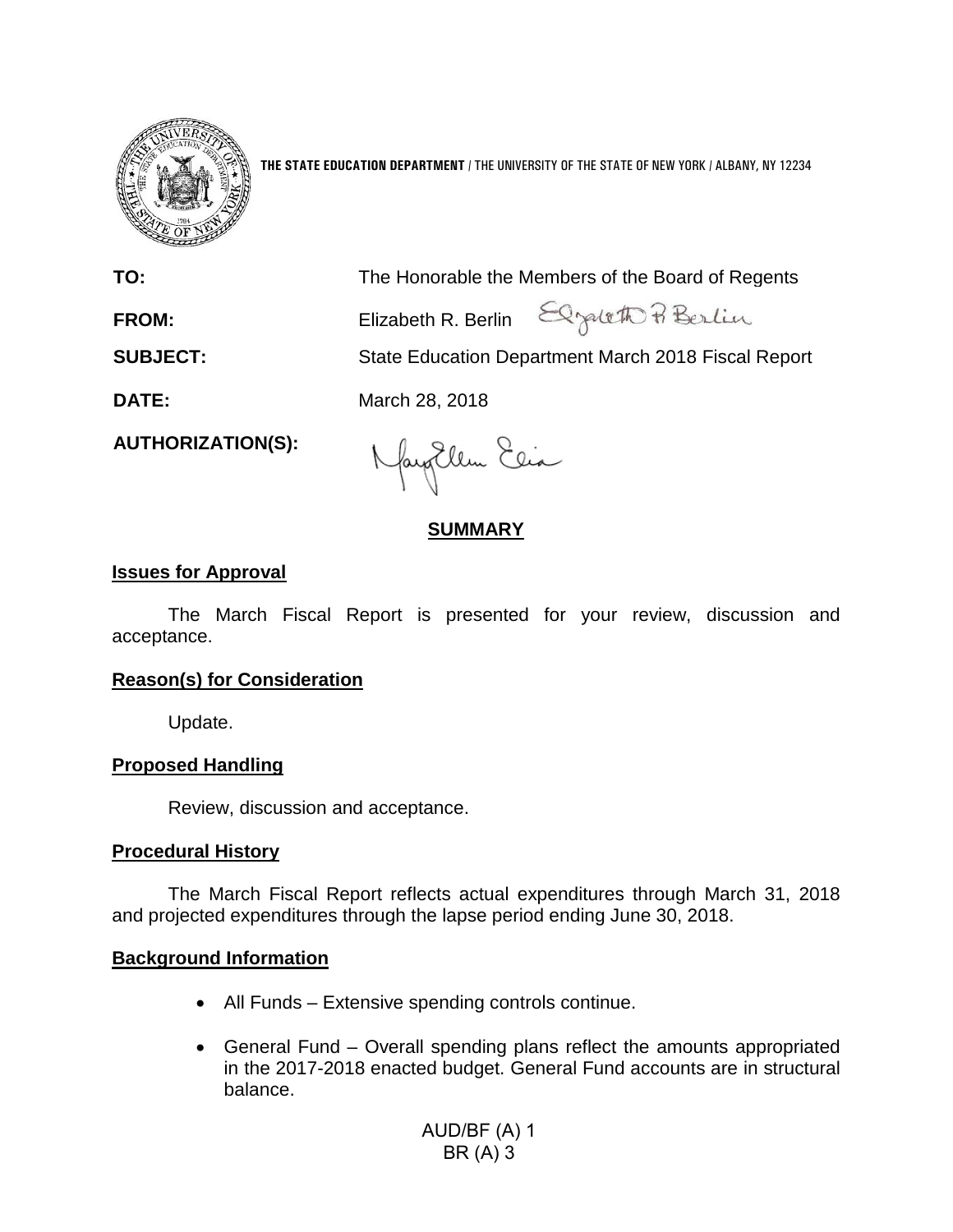- Special Revenue Our revenue accounts are all in structural balance on a current year basis and the accumulated negative balance in the Cultural Education Account is projected to remain at a negative \$2.8 million.
- Federal This report reflects current year plans for two year grant awards.

# **Recommendation**

I recommend that the Board of Regents accept the March 2018 State Education Department Fiscal Report as presented.

## **Timetable for Implementation**

N/A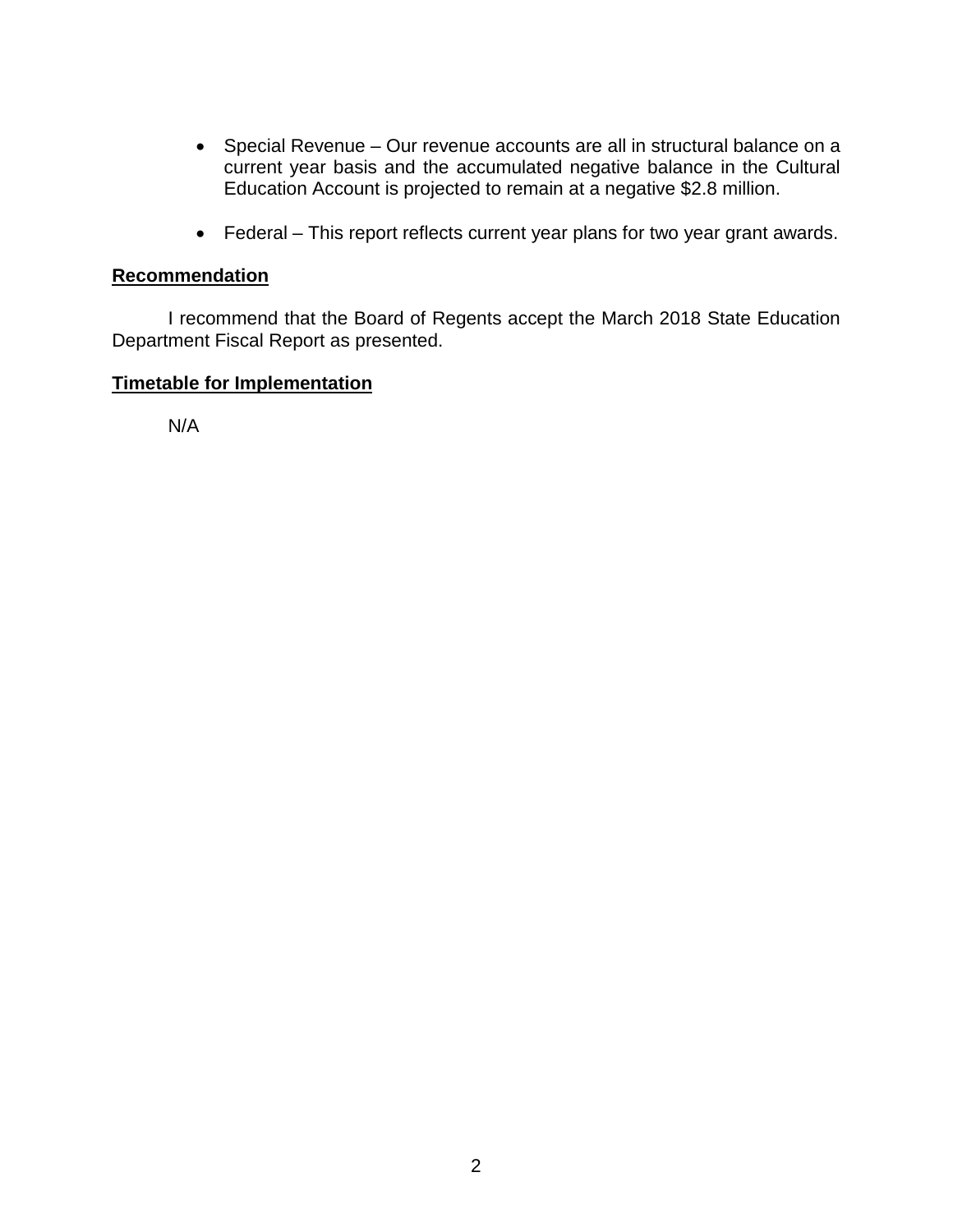### **STATE EDUCATION DEPARTMENT GRAND TOTALS FINANCIAL STATUS AS OF MARCH 31, 2018**

*For State Fiscal Year 2017-18*

|                                                                                                                        |          | (1)                                           | (2)                                    | (3)                                                   | (4)                                                  | (5)                                                    | (6)                                                   | (7)                                                   | (8)                                              | (9)                                                            |
|------------------------------------------------------------------------------------------------------------------------|----------|-----------------------------------------------|----------------------------------------|-------------------------------------------------------|------------------------------------------------------|--------------------------------------------------------|-------------------------------------------------------|-------------------------------------------------------|--------------------------------------------------|----------------------------------------------------------------|
|                                                                                                                        |          | Available<br>Funds<br>on 4/1/17               | 2017-2018<br>Projected<br>Revenue      | Cumulative<br>Projected<br>Revenue<br>2017-2018       | Actual<br>Expenditures<br>Through<br>3/31/18         | Projected<br>Expenditures<br>to Program<br>Period End  | Total<br>Expenditures<br>Actual and<br>Projected      | 2017-2018<br>Projected<br>Revenue vs.<br>Expenditures | Projected<br>Structural<br>Balance<br>at 3/31/18 | Cumulative<br>Projected<br>Balance<br>at Program<br>Period End |
| <b>GENERAL FUND</b><br>Personal Service<br>Nonpersonal Service                                                         | Subtotal | $\pmb{0}$<br>$\boldsymbol{0}$<br>$\mathbf{0}$ | 32,342,500<br>26,394,500<br>58,737,000 | 32,342,500<br>26,394,500<br>58,737,000                | 29,436,710<br>13,468,529<br>42,905,239               | 2,905,790<br>12,925,971<br>15,831,761                  | 32,342,500<br>26,394,500<br>58,737,000                | $\mathbf 0$<br>$\mathbf 0$<br>$\Omega$                | $\mathbf 0$<br>$\mathbf 0$<br>$\Omega$           | $\mathbf 0$<br>$\boldsymbol{0}$<br>$\overline{0}$              |
| <b>SPECIAL REVENUE</b><br>All Accounts                                                                                 | Subtotal | 45,991,193                                    | 166,028,489                            | 212,019,682                                           | 148,883,156                                          | 20,356,123                                             | 169,239,279                                           | $(3,210,790)$ (a)                                     | 3,607,675                                        | 42,780,403                                                     |
| <b>FEDERAL FUNDS</b><br>October-September Programs<br>Personal Service<br>Fringe/Indirect Costs<br>Nonpersonal Service | Subtotal | N/A<br>N/A<br>N/A<br>N/A                      | N/A<br>N/A<br>N/A<br>N/A               | 52,381,766<br>41,037,791<br>17,896,677<br>111,316,234 | 9,427,911<br>6,906,620<br>5,942,021<br>22,276,553    | 42,953,855<br>34, 131, 171<br>11,954,656<br>89,039,681 | 52,381,766<br>41,037,791<br>17,896,677<br>111,316,234 | N/A<br>N/A<br>N/A<br>N/A                              | N/A<br>N/A<br>N/A<br>N/A                         | N/A<br>N/A<br>N/A<br>N/A                                       |
| July-June Programs<br>Personal Service<br>Fringe/Indirect Costs<br>Nonpersonal Service                                 | Subtotal | N/A<br>N/A<br>N/A<br>N/A                      | N/A<br>N/A<br>N/A<br>N/A               | 33,032,256<br>26,268,707<br>25,114,194<br>84,415,157  | 23,400,667<br>12,467,773<br>10,379,177<br>46,247,618 | 9,631,589<br>13,800,934<br>14,735,017<br>38, 167, 539  | 33,032,256<br>26,268,707<br>25,114,194<br>84,415,157  | N/A<br>N/A<br>N/A<br>N/A                              | N/A<br>N/A<br>N/A<br>N/A                         | N/A<br>N/A<br>N/A<br>N/A                                       |
| <b>GRAND TOTALS</b>                                                                                                    |          | N/A                                           | N/A                                    | 466,488,073                                           | 260,312,565                                          | 163,395,105                                            | 423,707,670                                           | N/A                                                   | N/A                                              | N/A                                                            |

(a) This imbalance is the result of the use of prior year funds to meet current year one-time obligations.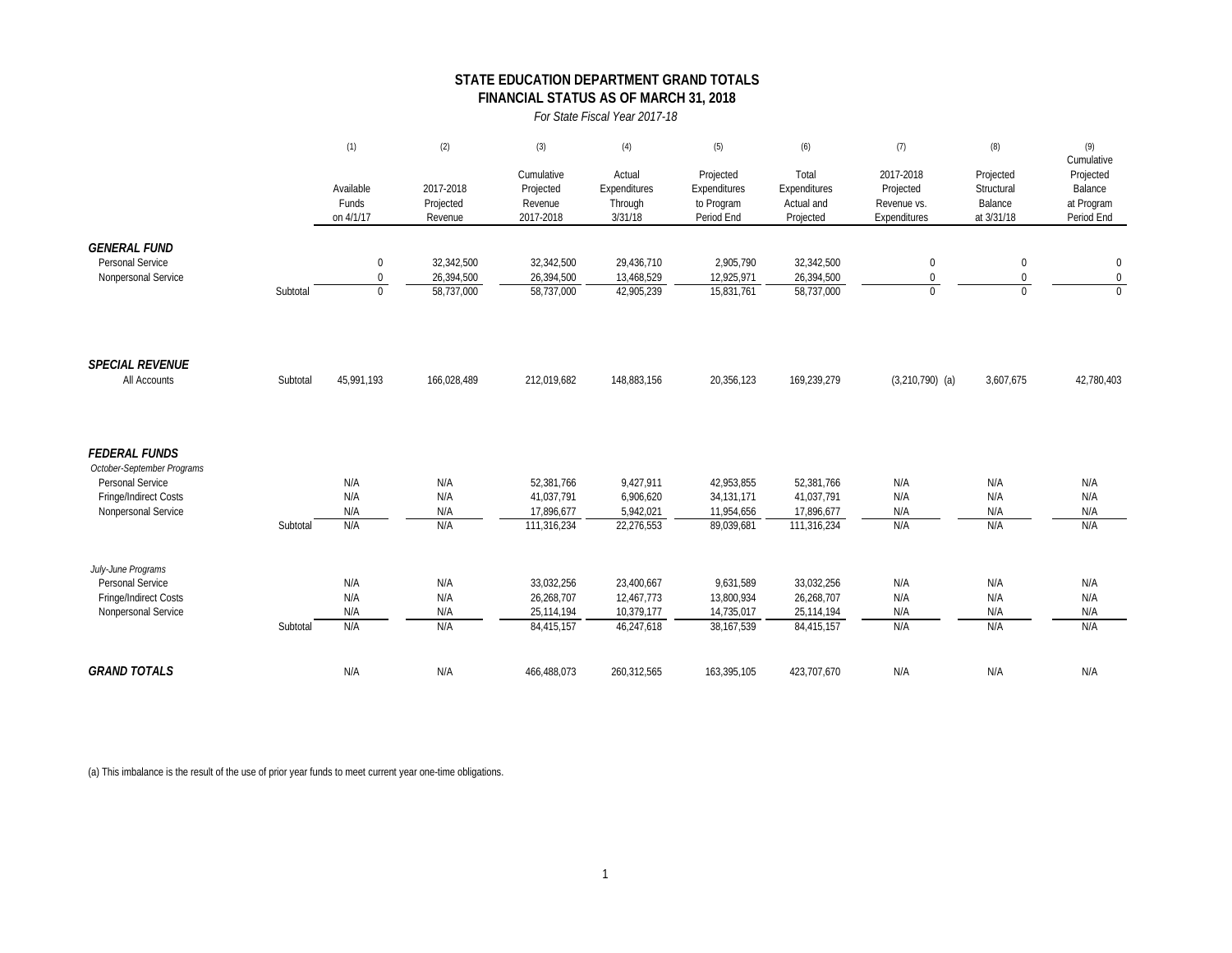### **FINANCIAL STATUS AS OF MARCH 31, 2018 ADULT CAREER AND CONTINUING EDUCATION SERVICES**

#### *For State Fiscal Year 2017-18*

|                                     |          | (1)                             | (2)                               | (3)                                             | (4)                                          | (5)                                                   | (6)                                              | (7)                                                   | (8)                                              | (9)<br>Cumulative                                |
|-------------------------------------|----------|---------------------------------|-----------------------------------|-------------------------------------------------|----------------------------------------------|-------------------------------------------------------|--------------------------------------------------|-------------------------------------------------------|--------------------------------------------------|--------------------------------------------------|
|                                     |          | Available<br>Funds<br>on 4/1/17 | 2017-2018<br>Projected<br>Revenue | Cumulative<br>Projected<br>Revenue<br>2017-2018 | Actual<br>Expenditures<br>Through<br>3/31/18 | Projected<br>Expenditures<br>to Program<br>Period End | Total<br>Expenditures<br>Actual and<br>Projected | 2017-2018<br>Projected<br>Revenue vs.<br>Expenditures | Projected<br>Structural<br>Balance<br>at 3/31/18 | Projected<br>Balance<br>at Program<br>Period End |
| <b>GENERAL FUND</b>                 |          |                                 |                                   |                                                 |                                              |                                                       |                                                  |                                                       |                                                  |                                                  |
| Personal Service                    |          | $\Omega$                        | 963,000                           | 963,000                                         | 553,735                                      | 409,265                                               | 963,000                                          | $\Omega$                                              | $\Omega$                                         | 0                                                |
| Nonpersonal Service                 |          |                                 | 3,243,000                         | 3,243,000                                       | 2,869,873                                    | 373,127                                               | 3,243,000                                        | <sup>0</sup>                                          |                                                  | 0                                                |
|                                     | Subtotal | $\Omega$                        | 4,206,000                         | 4,206,000                                       | 3,423,607                                    | 782,393                                               | 4,206,000                                        | $\Omega$                                              |                                                  | $\Omega$                                         |
| <b>FEDERAL FUNDS</b>                |          |                                 |                                   |                                                 |                                              |                                                       |                                                  |                                                       |                                                  |                                                  |
| October-September Programs          |          |                                 |                                   |                                                 |                                              |                                                       |                                                  |                                                       |                                                  |                                                  |
| Personal Service                    |          | N/A                             | N/A                               | 45,884,936                                      | 6,842,300                                    | 39,042,636                                            | 45,884,936                                       | N/A                                                   | N/A                                              | N/A                                              |
| Fringe/Indirect Costs               |          | N/A                             | N/A                               | 36.506.056                                      | 5,784,576                                    | 30.721.480                                            | 36,506,056                                       | N/A                                                   | N/A                                              | N/A                                              |
| Nonpersonal Service                 |          | N/A                             | N/A                               | 13,997,777                                      | 4,900,317                                    | 9,097,460                                             | 13,997,777                                       | N/A                                                   | N/A                                              | N/A                                              |
|                                     | Subtotal | N/A                             | N/A                               | 96,388,769                                      | 17,527,193                                   | 78,861,576                                            | 96,388,769                                       | N/A                                                   | N/A                                              | N/A                                              |
| July-June Programs                  |          |                                 |                                   |                                                 |                                              |                                                       |                                                  |                                                       |                                                  |                                                  |
| Personal Service                    |          | N/A                             | N/A                               | 1,606,700                                       | $\mathbf 0$                                  | 1,606,700                                             | 1,606,700                                        | N/A                                                   | N/A                                              | N/A                                              |
| Fringe/Indirect Costs               |          | N/A                             | N/A                               | 1,155,278                                       | $\Omega$                                     | 1,155,278                                             | 1,155,278                                        | N/A                                                   | N/A                                              | N/A                                              |
| Nonpersonal Service                 |          | N/A                             | N/A                               | 826,260                                         | 452,101                                      | 374,159                                               | 826,260                                          | N/A                                                   | N/A                                              | N/A                                              |
|                                     | Subtotal | N/A                             | N/A                               | 3,588,238                                       | 452,101                                      | 3,136,137                                             | 3,588,238                                        | N/A                                                   | N/A                                              | N/A                                              |
| <b>SPECIAL REVENUE</b>              |          |                                 |                                   |                                                 |                                              |                                                       |                                                  |                                                       |                                                  |                                                  |
| Workers' Compensation               |          | 79,811                          | $125,000$ (b)                     | 204,811                                         | 111,108                                      | 13,892                                                | 125,000                                          | $\mathbf{0}$                                          | 125,000                                          | 79,811                                           |
| <b>Social Security</b>              |          | $0$ (a)                         | 405,587                           | 405,587                                         | 308,087                                      | 97,500                                                | 405,587                                          | $\Omega$                                              | $\Omega$                                         | $\Omega$                                         |
| Proprietary - Supervision           |          | 1,402,386                       | 3,900,000 (c)                     | 5,302,386                                       | 3,691,688                                    | 592,222                                               | 4,283,910                                        | $(383,910)$ (f)                                       | 1,090                                            | 1,018,476                                        |
| Proprietary - Tuition Reimbursement |          | 4,740,784                       | 675,000 (d)                       | 5,415,784                                       | 144,343                                      | 105,657                                               | 250,000                                          | 425,000                                               | 425,000                                          | 5,165,784 (e)                                    |
| High School Equivalency (GED)       |          | 1.020.583                       | 164.000                           | 1.184.583                                       | $\Omega$                                     | 164.000                                               | 164.000                                          | $\Omega$                                              | $\Omega$                                         | 1,020,583                                        |

(a) This is a reimbursable account. Carry-in balances are not reported for reimbursable accounts since these balances will ultimately be zero (allowing for processing time).

(b) A sweep of \$32,000 is anticipated against this account pursuant to the enacted State budget.

(c) A sweep of \$297,000 is anticipated against this account pursuant to the enacted State budget.

(d) A sweep of \$23,000 is anticipated against this account pursuant to the enacted State budget.

(e) Funds are earmarked to provide financial protection for students who attend licensed proprietary schools in the event of a school closing.

(f) This imbalance is the result of the use of prior year funds to meet current year one-time obligations.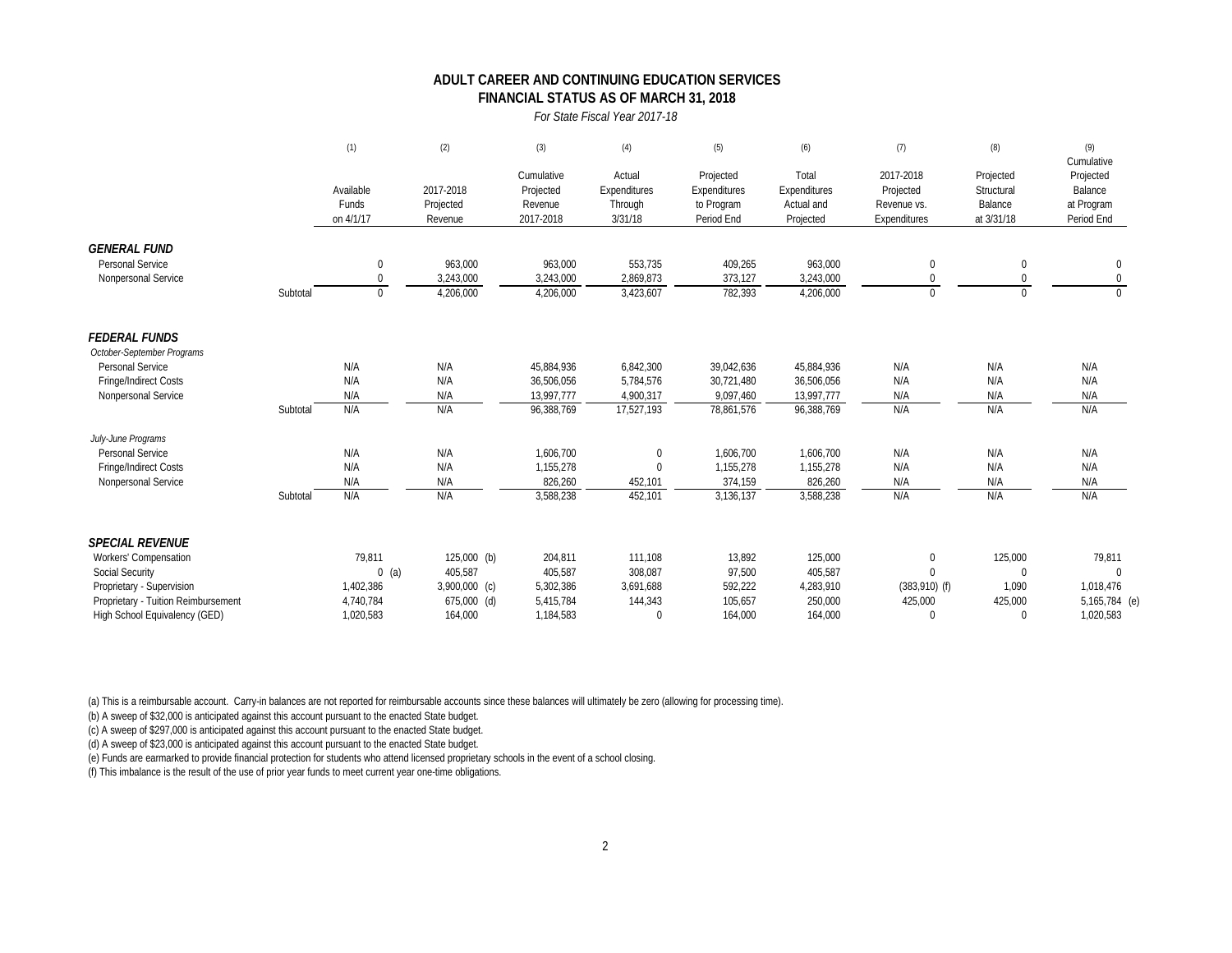### **FINANCIAL STATUS AS OF MARCH 31, 2018 PROFESSIONS**

*For State Fiscal Year 2017-18*

|                                                     | (1)                                    | (2)                               | (3)                                             | (4)                                          | (5)                                                   | (6)                                              | (7)                                                   | (8)                                              | (9)<br>Cumulative                                |
|-----------------------------------------------------|----------------------------------------|-----------------------------------|-------------------------------------------------|----------------------------------------------|-------------------------------------------------------|--------------------------------------------------|-------------------------------------------------------|--------------------------------------------------|--------------------------------------------------|
|                                                     | Available<br><b>Funds</b><br>on 4/1/17 | 2017-2018<br>Projected<br>Revenue | Cumulative<br>Projected<br>Revenue<br>2017-2018 | Actual<br>Expenditures<br>Through<br>3/31/18 | Projected<br>Expenditures<br>to Program<br>Period End | Total<br>Expenditures<br>Actual and<br>Projected | 2017-2018<br>Projected<br>Revenue vs.<br>Expenditures | Projected<br>Structural<br>Balance<br>at 3/31/18 | Projected<br>Balance<br>at Program<br>Period End |
| <b>SPECIAL REVENUE</b><br>Office of the Professions | 16,616,122                             | 51,400,000 (a)                    | 68,016,122                                      | 48,457,887                                   | 4,554,627                                             | 53,012,514                                       | $(1,612,514)$ (b)                                     | 2,633,101                                        | 15,003,608                                       |
| <b>E-Licensing Project</b>                          | 15,463,000                             |                                   | 15,463,000                                      |                                              | 0                                                     |                                                  |                                                       |                                                  | 15,463,000                                       |

(a) A sweep of \$2,777,000 is anticipated against this account pursuant to the enacted State budget.

(b) This imbalance is the result of the use of prior year funds to meet current year one-time obligations.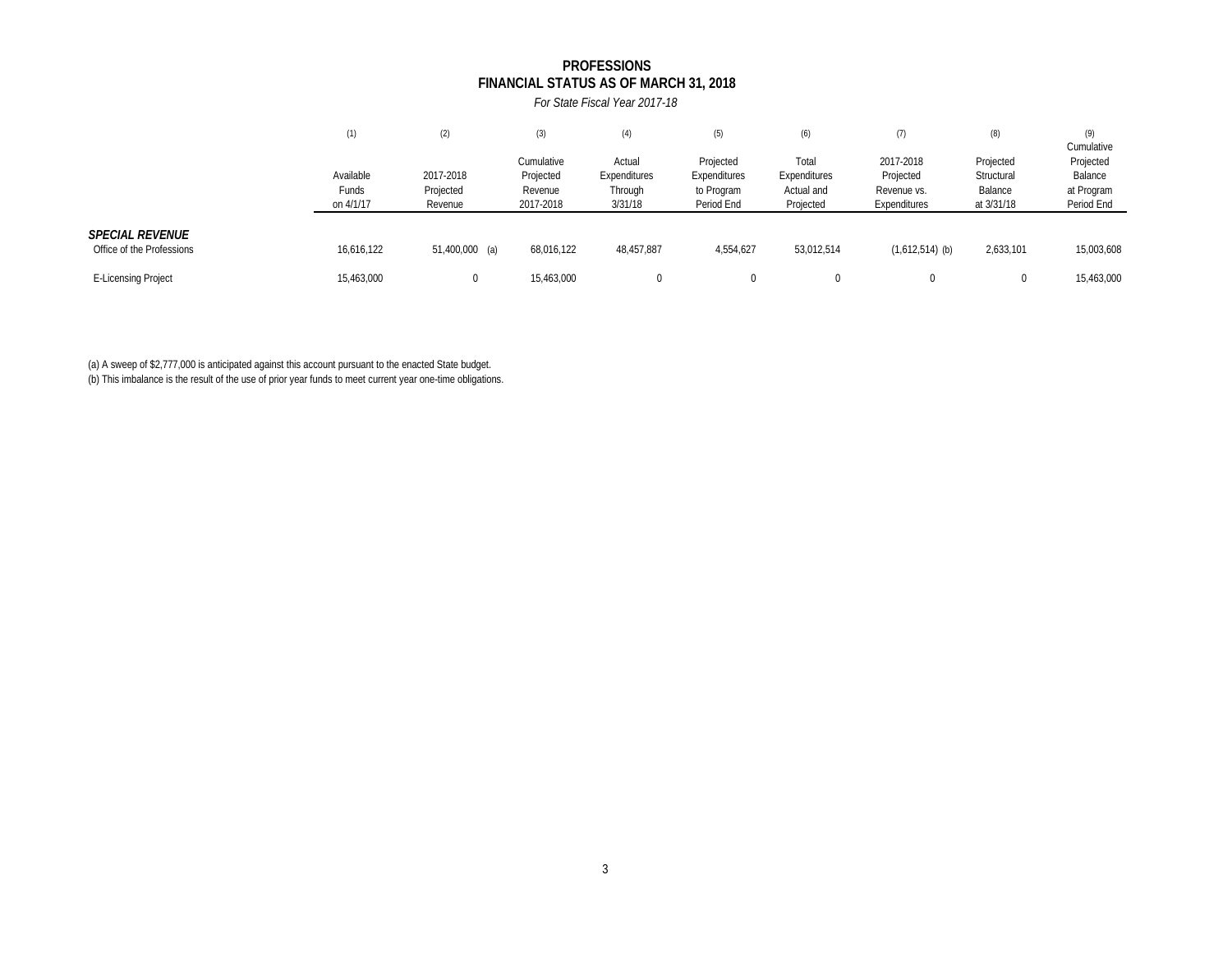### **HIGHER EDUCATION FINANCIAL STATUS AS OF MARCH 31, 2018**

*For State Fiscal Year 2017-18*

|                                                      |          | (1)                             | (2)                               | (3)                                             | (4)                                          | (5)                                                   | (6)                                              | (7)                                                   | (8)                                              | (9)<br>Cumulative                                |
|------------------------------------------------------|----------|---------------------------------|-----------------------------------|-------------------------------------------------|----------------------------------------------|-------------------------------------------------------|--------------------------------------------------|-------------------------------------------------------|--------------------------------------------------|--------------------------------------------------|
|                                                      |          | Available<br>Funds<br>on 4/1/17 | 2017-2018<br>Projected<br>Revenue | Cumulative<br>Projected<br>Revenue<br>2017-2018 | Actual<br>Expenditures<br>Through<br>3/31/18 | Projected<br>Expenditures<br>to Program<br>Period End | Total<br>Expenditures<br>Actual and<br>Projected | 2017-2018<br>Projected<br>Revenue vs.<br>Expenditures | Projected<br>Structural<br>Balance<br>at 3/31/18 | Projected<br>Balance<br>at Program<br>Period End |
| <b>GENERAL FUND</b>                                  |          |                                 |                                   |                                                 |                                              |                                                       |                                                  |                                                       |                                                  |                                                  |
| Personal Service<br>Nonpersonal Service              |          | $\mathbf 0$<br>$\Omega$         | 2,678,500<br>5,482,500            | 2,678,500<br>5,482,500                          | 2,445,315<br>2,495,006                       | 233,185<br>2,987,494                                  | 2,678,500<br>5,482,500                           | $\theta$                                              | 0                                                | $\mathbf 0$<br>$\mathbf 0$                       |
|                                                      | Subtotal | $\mathbf 0$                     | 8,161,000                         | 8,161,000                                       | 4,940,321                                    | 3,220,679                                             | 8,161,000                                        | $\mathbf{0}$                                          | 0                                                | $\Omega$                                         |
| <b>FEDERAL FUNDS</b><br>July-June Programs           |          |                                 |                                   |                                                 |                                              |                                                       |                                                  |                                                       |                                                  |                                                  |
| Personal Service                                     |          | N/A                             | N/A                               | 899,465                                         | 415,553                                      | 483,912                                               | 899,465                                          | N/A                                                   | N/A                                              | N/A                                              |
| Fringe/Indirect Costs<br>Nonpersonal Service         |          | N/A<br>N/A                      | N/A<br>N/A                        | 284,380<br>293,221                              | 2,813<br>396                                 | 281,567<br>292,825                                    | 284,380<br>293,221                               | N/A<br>N/A                                            | N/A<br>N/A                                       | N/A<br>N/A                                       |
|                                                      | Subtotal | N/A                             | N/A                               | 1,477,066                                       | 418,762                                      | 1,058,304                                             | 1,477,066                                        | N/A                                                   | N/A                                              | N/A                                              |
| <b>SPECIAL REVENUE</b>                               |          |                                 |                                   |                                                 |                                              |                                                       |                                                  |                                                       |                                                  |                                                  |
| Office of Teacher Certification                      |          | 4,338,811                       | 6,305,000                         | 10,643,811                                      | 5,561,355                                    | 754,645                                               | 6,316,000                                        | $(11,000)$ (a)                                        | 0                                                | 4,327,811                                        |
| Interstate Reciprocity for Postsecondary Distance Ed |          | 210,360                         | 600,000                           | 810,360                                         | 458,834                                      | 91,158                                                | 549,992                                          | 50,008                                                | 50,008                                           | 260,368                                          |

(a) This imbalance is the result of the use of prior year funds to meet current year one-time obligations.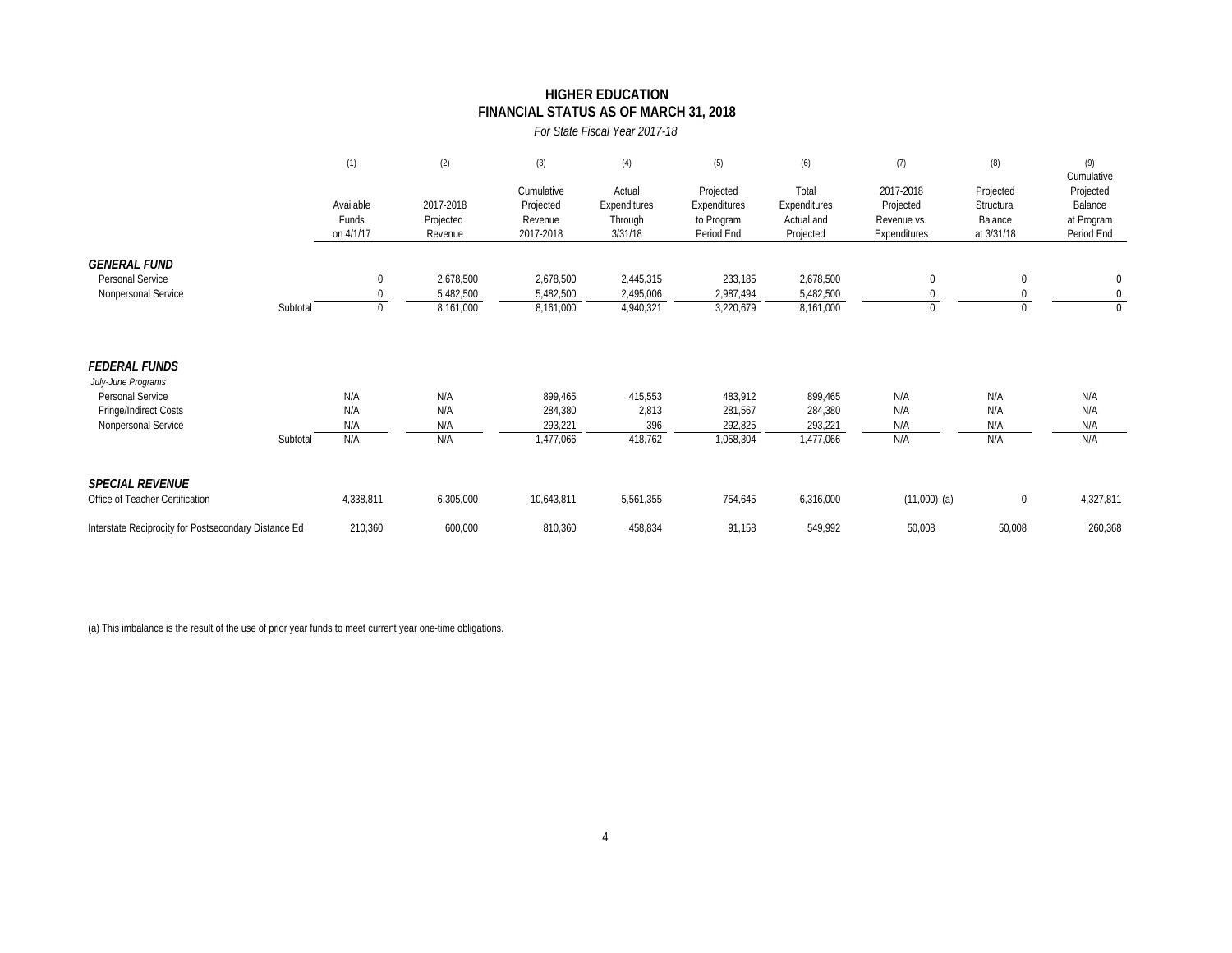### **OFFICE OF P-12 FINANCIAL STATUS AS OF MARCH 31, 2018**

#### *For State Fiscal Year 2017-18*

|                                                                |          | (1)                             | (2)                               | (3)                                             | (4)                                          | (5)                                                   | (6)                                              | (7)                                                   | (8)                                              | (9)<br>Cumulative                                |
|----------------------------------------------------------------|----------|---------------------------------|-----------------------------------|-------------------------------------------------|----------------------------------------------|-------------------------------------------------------|--------------------------------------------------|-------------------------------------------------------|--------------------------------------------------|--------------------------------------------------|
|                                                                |          | Available<br>Funds<br>on 4/1/17 | 2017-2018<br>Projected<br>Revenue | Cumulative<br>Projected<br>Revenue<br>2017-2018 | Actual<br>Expenditures<br>Through<br>3/31/18 | Projected<br>Expenditures<br>to Program<br>Period End | Total<br>Expenditures<br>Actual and<br>Projected | 2017-2018<br>Projected<br>Revenue vs.<br>Expenditures | Projected<br>Structural<br>Balance<br>at 3/31/18 | Projected<br>Balance<br>at Program<br>Period End |
| <b>GENERAL FUND</b><br>Personal Service<br>Nonpersonal Service |          | 0<br>$\mathbf 0$                | 21,924,000<br>15,112,000          | 21,924,000<br>15,112,000                        | 19,944,598<br>6,110,676                      | 1,979,402<br>9,001,324                                | 21,924,000<br>15,112,000                         | 0<br>0                                                | $\mathbf 0$<br>0                                 | $\pmb{0}$<br>$\overline{0}$                      |
|                                                                | Subtotal | $\mathbf{0}$                    | 37,036,000                        | 37,036,000                                      | 26,055,274                                   | 10,980,726                                            | 37,036,000                                       | $\Omega$                                              | $\Omega$                                         | $\mathbf{0}$                                     |
| <b>FEDERAL FUNDS</b><br>October-September Programs             |          |                                 |                                   |                                                 |                                              |                                                       |                                                  |                                                       |                                                  |                                                  |
| Personal Service                                               |          | N/A                             | N/A                               | 3,640,973                                       | 1,454,935                                    | 2,186,038                                             | 3,640,973                                        | N/A                                                   | N/A                                              | N/A                                              |
| Fringe/Indirect Costs                                          |          | N/A                             | N/A                               | 2,755,982                                       | 640,877                                      | 2,115,105                                             | 2,755,982                                        | N/A                                                   | N/A                                              | N/A                                              |
| Nonpersonal Service                                            |          | N/A                             | N/A                               | 3,034,361                                       | 1,024,391                                    | 2,009,970                                             | 3,034,361                                        | N/A                                                   | N/A                                              | N/A                                              |
|                                                                | Subtotal | N/A                             | N/A                               | 9,431,316                                       | 3,120,203                                    | 6,311,113                                             | 9,431,316                                        | N/A                                                   | N/A                                              | N/A                                              |
| July-June Programs                                             |          |                                 |                                   |                                                 |                                              |                                                       |                                                  |                                                       |                                                  |                                                  |
| Personal Service                                               |          | N/A                             | N/A                               | 25,345,303                                      | 19,359,883                                   | 5,985,420                                             | 25,345,303                                       | N/A                                                   | N/A                                              | N/A                                              |
| Fringe/Indirect Costs                                          |          | N/A<br>N/A                      | N/A<br>N/A                        | 24,829,049<br>23,647,213                        | 12,464,960<br>9,881,536                      | 12,364,089<br>13,765,677                              | 24,829,049<br>23,647,213                         | N/A<br>N/A                                            | N/A<br>N/A                                       | N/A<br>N/A                                       |
| Nonpersonal Service                                            | Subtotal | N/A                             | N/A                               | 73,821,565                                      | 41,706,378                                   | 32,115,187                                            | 73,821,565                                       | N/A                                                   | N/A                                              | N/A                                              |
| <b>SPECIAL REVENUE</b>                                         |          |                                 |                                   |                                                 |                                              |                                                       |                                                  |                                                       |                                                  |                                                  |
|                                                                |          |                                 |                                   |                                                 |                                              |                                                       |                                                  |                                                       |                                                  |                                                  |
| State School for the Blind at Batavia                          |          | $0$ (a)                         | 10,917,000                        | 10,917,000                                      | 10,803,350                                   | 113,650                                               | 10,917,000                                       | $\mathbf{0}$                                          | $\mathbf 0$                                      | $\mathbf 0$                                      |
| State School for the Deaf at Rome                              |          | $0$ (a)                         | 10,443,000                        | 10,443,000                                      | 7,821,563                                    | 2,621,437                                             | 10,443,000                                       | $\Omega$                                              | $\mathbf{0}$                                     | $\mathbf 0$                                      |

(a) This is a reimbursable account. Carry-in balances are not reported for reimbursable accounts since these balances will ultimately be zero (allowing for processing time).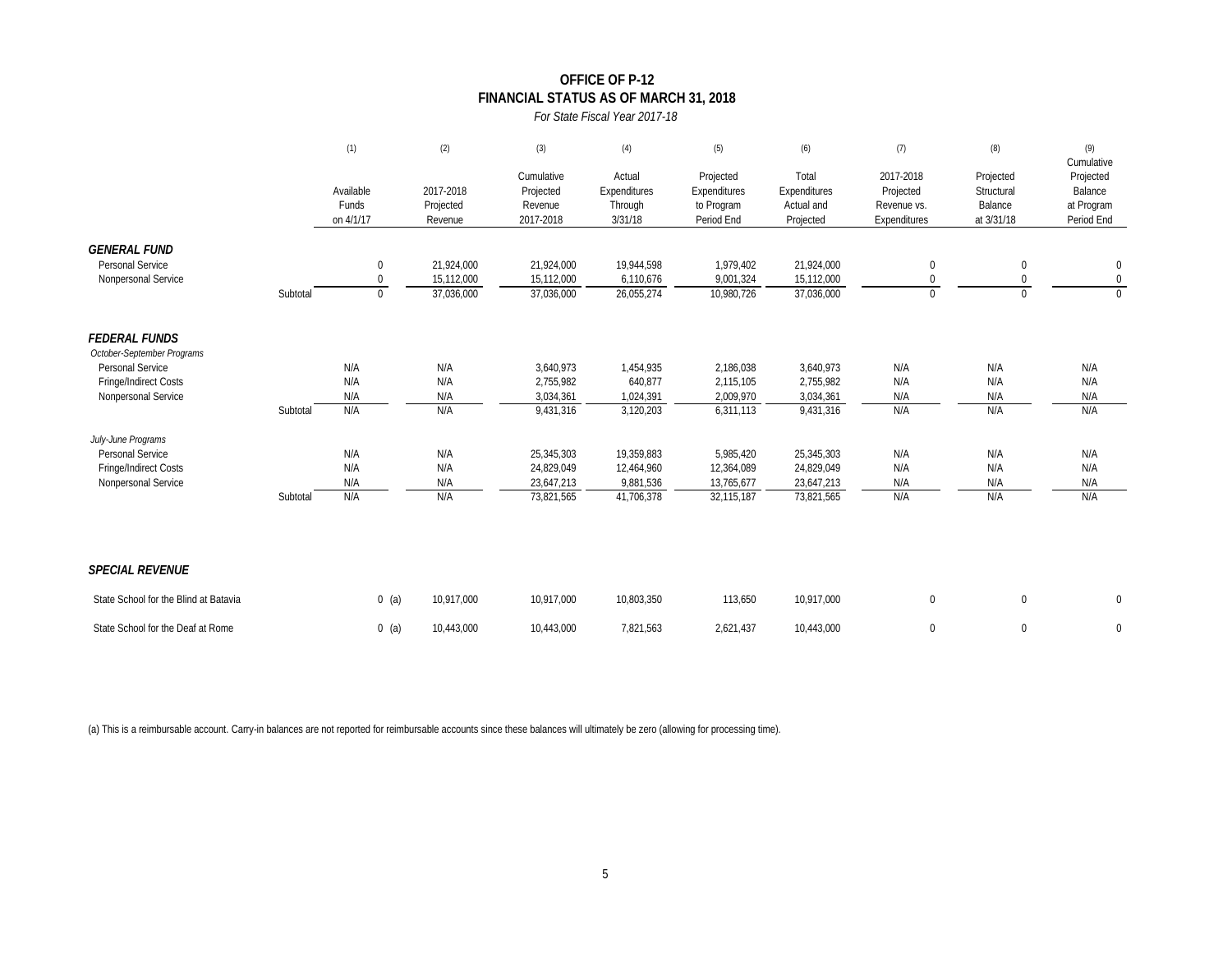#### **FINANCIAL STATUS AS OF MARCH 31, 2018 CULTURAL EDUCATION**

*For State Fiscal Year 2017-18*

|                                         |          | (1)                             | (2)                               | (3)                                             | (4)                                          | (5)                                                   | (6)                                              | (7)                                                   | (8)                                              | (9)<br>Cumulative                                |
|-----------------------------------------|----------|---------------------------------|-----------------------------------|-------------------------------------------------|----------------------------------------------|-------------------------------------------------------|--------------------------------------------------|-------------------------------------------------------|--------------------------------------------------|--------------------------------------------------|
|                                         |          | Available<br>Funds<br>on 4/1/17 | 2017-2018<br>Projected<br>Revenue | Cumulative<br>Projected<br>Revenue<br>2017-2018 | Actual<br>Expenditures<br>Through<br>3/31/18 | Projected<br>Expenditures<br>to Program<br>Period End | Total<br>Expenditures<br>Actual and<br>Projected | 2017-2018<br>Projected<br>Revenue vs.<br>Expenditures | Projected<br>Structural<br>Balance<br>at 3/31/18 | Projected<br>Balance<br>at Program<br>Period End |
| <b>GENERAL FUND</b>                     |          |                                 |                                   |                                                 |                                              |                                                       |                                                  |                                                       |                                                  |                                                  |
| Personal Service                        |          | $\mathbf 0$                     | 388,000                           | 388,000                                         | 364,078                                      | 23,922                                                | 388,000                                          | $\mathbf{0}$                                          | 0                                                | $\mathbf 0$                                      |
| Nonpersonal Service                     |          | $\Omega$                        | 305,000                           | 305,000                                         | 181,850                                      | 123,150                                               | 305,000                                          | $\Omega$                                              |                                                  | $\mathbf{0}$                                     |
|                                         | Subtotal | $\Omega$                        | 693,000                           | 693,000                                         | 545,928                                      | 147,072                                               | 693,000                                          | $\Omega$                                              | $\cap$                                           | $\Omega$                                         |
| <b>FEDERAL FUNDS</b>                    |          |                                 |                                   |                                                 |                                              |                                                       |                                                  |                                                       |                                                  |                                                  |
| October-September Programs              |          |                                 |                                   |                                                 |                                              |                                                       |                                                  |                                                       |                                                  |                                                  |
| Personal Service                        |          | N/A                             | N/A                               | 2,855,857                                       | 1,130,676                                    | 1,725,181                                             | 2,855,857                                        | N/A                                                   | N/A                                              | N/A                                              |
| Fringe/Indirect Costs                   |          | N/A                             | N/A                               | 1,775,753                                       | 481,167                                      | 1,294,586                                             | 1,775,753                                        | N/A                                                   | N/A                                              | N/A                                              |
| Nonpersonal Service                     |          | N/A                             | N/A                               | 864,539                                         | 17,314                                       | 847,225                                               | 864,539                                          | N/A                                                   | N/A                                              | N/A                                              |
|                                         | Subtotal | N/A                             | N/A                               | 5,496,149                                       | 1,629,157                                    | 3,866,992                                             | 5,496,149                                        | N/A                                                   | N/A                                              | N/A                                              |
| <b>SPECIAL REVENUE</b>                  |          |                                 |                                   |                                                 |                                              |                                                       |                                                  |                                                       |                                                  |                                                  |
| <b>Cultural Education Account</b>       |          |                                 |                                   |                                                 |                                              |                                                       |                                                  |                                                       |                                                  |                                                  |
| Office of Cultural Education-Operations |          | (2,752,865)                     | 28,000,000                        | 25,247,135                                      | 27,075,597                                   | 958,363                                               | 28,033,960                                       | $(33,960)$ (d)                                        | 263,390                                          | (2,786,825)                                      |
| <b>Local Government Records</b>         |          |                                 |                                   |                                                 |                                              |                                                       |                                                  |                                                       |                                                  |                                                  |
| Management Improvement Fund             |          | $0$ (a)                         | 3,847,234 (b)                     | 3,847,234                                       | 3,017,109                                    | 830,125                                               | 3,847,234                                        | $\mathbf 0$                                           | $\mathbf{0}$                                     | $\mathbf{0}$                                     |
| Records Management Program              |          | 75,277                          | 1,700,000                         | 1,775,277                                       | 1,366,028                                    | 324,130                                               | 1,690,158                                        | 9,842                                                 | 9,842                                            | 85,119                                           |
| Cultural Resource Survey Account        |          | $0$ (c)                         | 10,261,655                        | 10,261,655                                      | 3,414,572                                    | 6,847,083                                             | 10,261,655                                       | $\mathbf 0$                                           | $\mathbf 0$                                      | $\Omega$                                         |
| <b>Fducation Museum Account</b>         |          | 155,417                         | 335,000                           | 490,417                                         | 223,712                                      | 111,250                                               | 334,962                                          | 38                                                    | 38                                               | 155,455                                          |
| <b>Education Archives Account</b>       |          | 45,156                          | 23,000                            | 68,156                                          | 15,789                                       | 12,711                                                | 28,500                                           | $(5,500)$ (d)                                         | 1,000                                            | 39,656                                           |
| <b>Education Library Account</b>        |          | 134,739                         | 30,000                            | 164,739                                         | 27,084                                       | 50,916                                                | 78,000                                           | $(48,000)$ (d)                                        | $\Omega$                                         | 86,739                                           |
| Grants and Bequests                     |          | 66,345                          | $\Omega$                          | 66,345                                          | $\mathbf 0$                                  | $\Omega$                                              | $\Omega$                                         | $\Omega$                                              | $\Omega$                                         | 66,345                                           |
| <b>Archives Partnership Trust</b>       |          | $61,005$ (e)                    | 599.000                           | 660.005                                         | 497.044                                      | 101,870                                               | 598.914                                          | 86                                                    | 86                                               | 61,091                                           |

(a) The Local Government Records Management account carry-in is not reported because the revenue in this account supports both the administrative costs reported here and a larger Aid to Localities grant program, not reflec

(b) A sweep of \$782,000 is anticipated against this account pursuant to the enacted State budget.

(c) This is a reimbursable account. Carry-in balances are not reported for reimbursable accounts since these balances will ultimately be zero (allowing for processing time).

(d) This imbalance is the result of the use of prior year funds to meet current year one-time obligations.

(e) Excludes endowment funds.

Summer School for the Arts 138,496 138,496 798,013 936,509 648,778 94,294 743,072 54,941 54,941 54,941 193,437